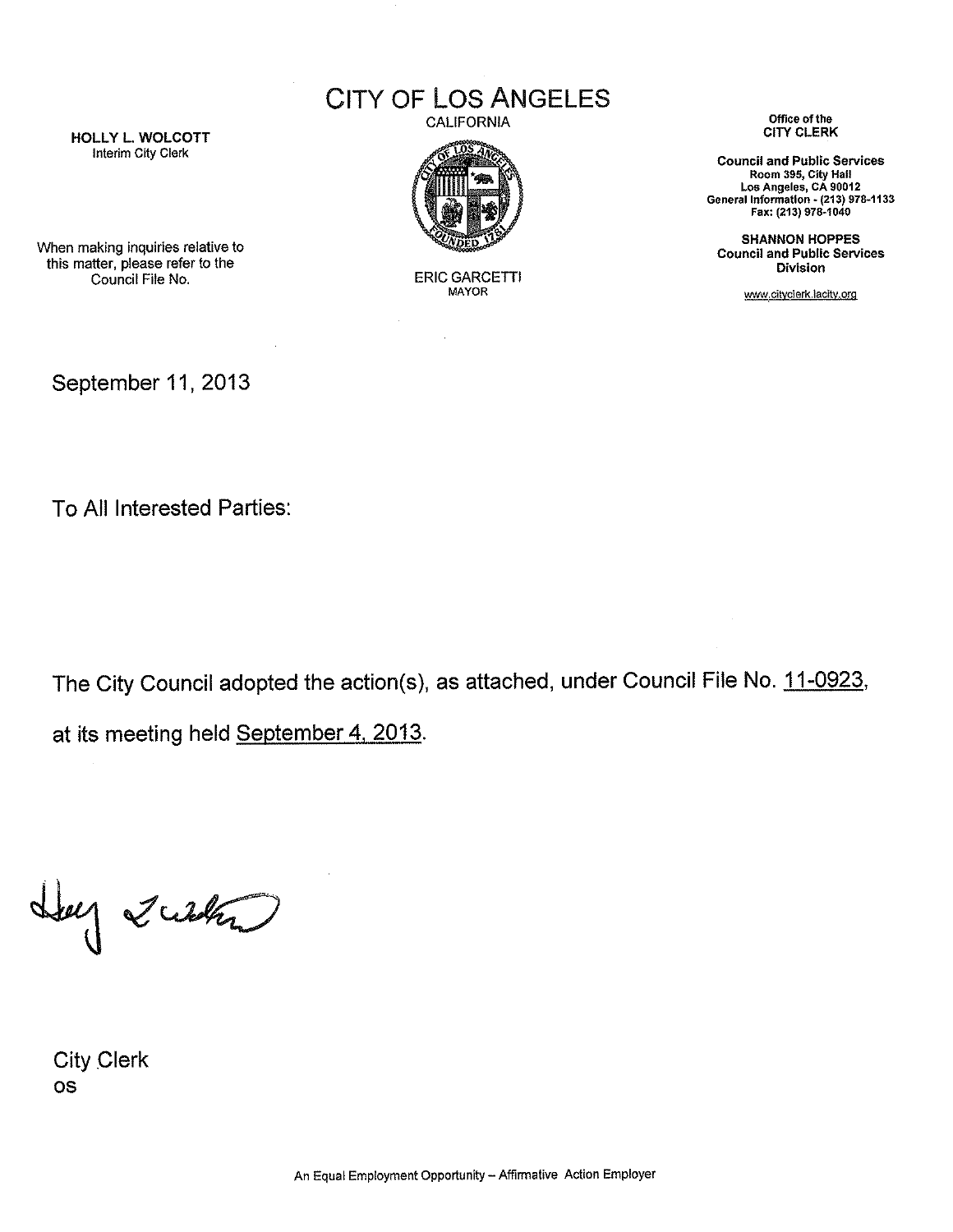| <b>OFFICEMayor's Time Stamp</b><br><b>RECEIVE</b>                         | TIME LIMIT FILES<br><b>ORDINANCES</b>                                          | City Clerk's Time Stamp                                       |
|---------------------------------------------------------------------------|--------------------------------------------------------------------------------|---------------------------------------------------------------|
| 2013 SEP -5 AM 10:15<br><b>DITY OF LOS ARDELEL</b>                        | $\mathcal{L}$<br><b>FORTHWITH</b>                                              | $2013$ SEP $-5$ AM 10: 14<br><b>CITY CLERK</b><br>$BY$ DEPUTY |
| COUNCIL FILE NUMBER 11-0923<br>ORDINANCE TYPE: Ord of intent _____ Zoning | COUNCIL APPROVAL DATE SEPTEMBER 4, 2013 LAST DAY FOR MAYOR TO ACT<br>Personnel | COUNCIL DISTRICT<br>SEP 1 6 2013<br>General                   |
|                                                                           | Improvement X LAMC X LAAC CU or Var Appeals - CPC No.                          |                                                               |

SUBJECT MATTER: AMENDING SECTIONS 14.4.2, 14.4.3 AND 14.4.20 OF THE LOS ANGELES MUNICIPAL CODE; AND AMENDING SECTIONS 5.111.2 AND 22.116 OF, AND ADDING SECTION 22.119 TO, THE LOS ANGELES ADMINISTRATIVE CODE TO ALLOW FOR TH PRESERVATION OF VINTAGE ORIGINAL ART MURALS ON PRIVATE PROPERTY

|                             | <b>APPROVED</b>          | <b>DISAPPROVED</b> |        | ₹<br><u>နှ</u> |    |
|-----------------------------|--------------------------|--------------------|--------|----------------|----|
| <b>PLANNING COMMISSION</b>  |                          |                    |        |                |    |
| DIRECTOR OF PLANNING        |                          |                    |        | œ              |    |
| <b>CITY ATTORNEY</b>        |                          |                    | 当<br>关 | 긏              |    |
| CITY ADMINISTRATIVE OFFICER | $\overline{\phantom{a}}$ |                    |        | p.             |    |
| <b>OTHER</b>                |                          |                    |        | GUN            | ñй |

SEP 06 2013 DATE OF MAYOR APPROVAL, DEEMED APPROVED OR \*VETO **ACCOMPT OF THE USINE ART OF MAYOR APPROVAL** DEEMED APPROVED OR \*VETO **AND THE USINE OF A COMPANIED WITH OBJECTIONS** IN WRITING PURSUANT TO CHARTER SEC. 250(b) (c) an an an t-ainm an a-chuid ann an a-chuid ann an a-chuid ann an a-chuid ann an a-chuid ann an a-chuid ann a-c<br>Tagairtí ann an a-chuid ann a-chuid ann an a-chuid ann a-chuid ann a-chuid ann a-chuid ann a-chuid ann a-chuid

## (CITY CLERK USE ONLY PLEASE DO NOT WRITE BELOW THIS LINE)

| $SEP - 62013$<br>DATE RECEIVED FROM MAYOR |             | ORDINANCE NO.           | 182706      |  |  |
|-------------------------------------------|-------------|-------------------------|-------------|--|--|
| SEP 1 1 2013<br>DATE PUBLISHED            | DATE POSTED | <b>EFFECTIVE DATE</b>   | OCT 12 2013 |  |  |
| ORD OF INTENT: HEARING DATE               |             | ASSESSMENT CONFIRMATION |             |  |  |
| ORDINANCE FOR DISTRIBUTION: YES           | $NO$ $\sim$ |                         |             |  |  |